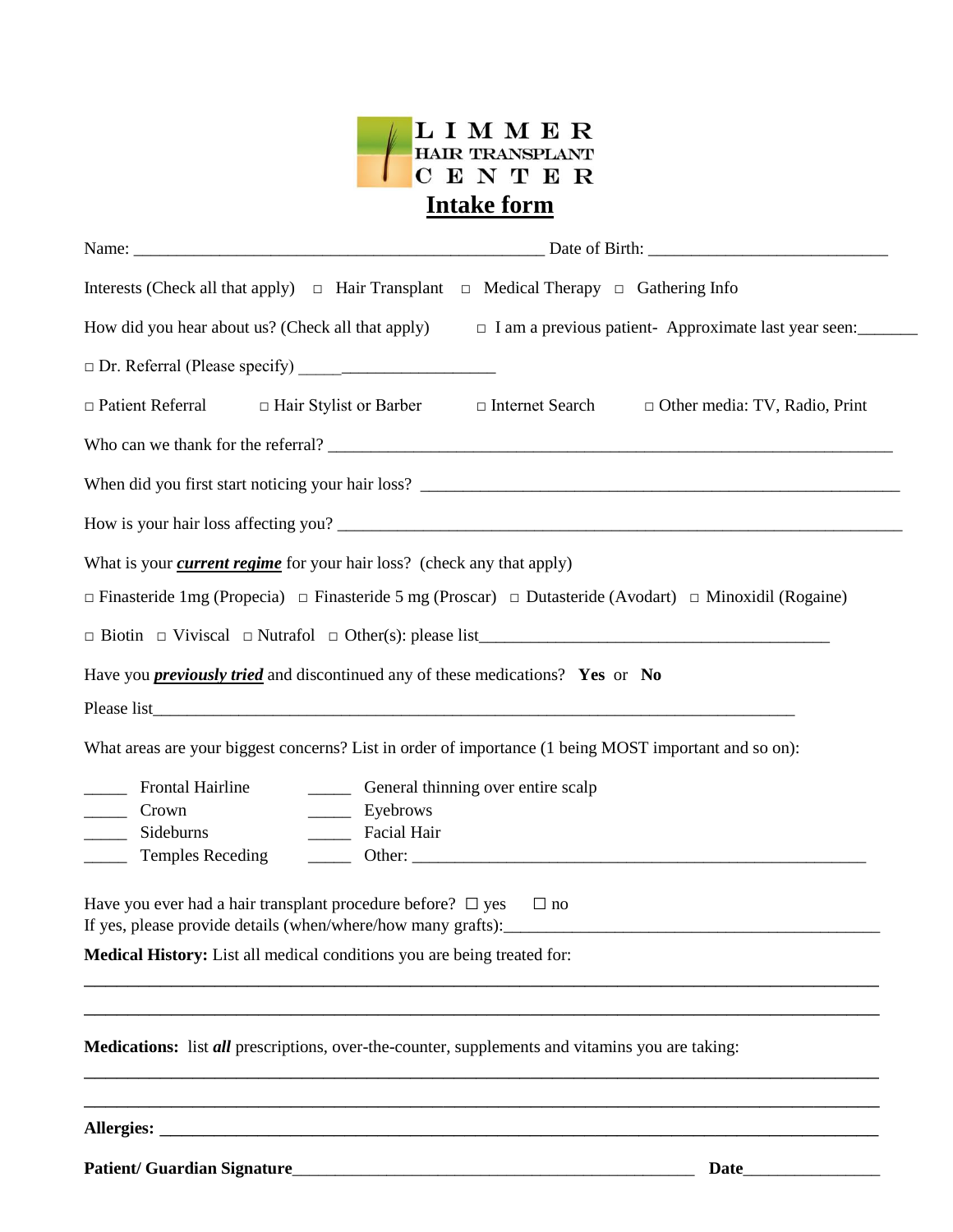## **Limmer Hair Transplant Center**

**6810 West Ave Suite A, San Antonio, TX 78213**

#### **Patient Information Record**

| Last Name                                                                                               | <b>First Name</b>                                | MI                |  |
|---------------------------------------------------------------------------------------------------------|--------------------------------------------------|-------------------|--|
| <b>Street Address</b>                                                                                   |                                                  |                   |  |
| City                                                                                                    | Zip Code<br>State                                |                   |  |
| Cell Phone                                                                                              | Secondary Phone                                  |                   |  |
| the contract of the contract of the contract of the contract of the contract of<br><b>Email Address</b> | May we contact you by email? : yes $\vert \vert$ | no                |  |
| <b>Employed By</b>                                                                                      | Work Phone                                       |                   |  |
| <b>Birth Date</b>                                                                                       | Male $\Box$ Female $\Box$ Transgender $\Box$     |                   |  |
| Single $\square$ Married $\square$                                                                      |                                                  |                   |  |
| <u> 1989 - Johann Barbara, martxa alemaniar arg</u><br>Spouse's Name                                    |                                                  |                   |  |
| Spouse's Employer                                                                                       | Spouse's Phone                                   |                   |  |
| Person Responsible for payment                                                                          | Relationship                                     |                   |  |
| <b>Emergency Contact - Relationship</b>                                                                 | <b>Home Phone</b>                                | <b>Work Phone</b> |  |

I understand that payment is due at time of service. Dr. Krejci does not file claims with any insurance or Medicare. I may choose to submit claims myself for reimbursement to my insurer; however, I have been informed that hair loss is generally not covered. I authorize the release of any information pertinent to my case to my insurance company to process my claims or to any outside party that I so designate in a record release.

Signature of patient or legal guardian Date

\_\_\_\_\_\_\_\_\_\_\_\_\_\_\_\_\_\_\_\_\_\_\_\_\_\_\_\_\_\_\_\_\_\_\_\_\_\_\_\_\_\_ \_\_\_\_\_\_\_\_\_\_\_\_\_\_\_\_\_\_\_\_\_\_\_\_\_\_\_\_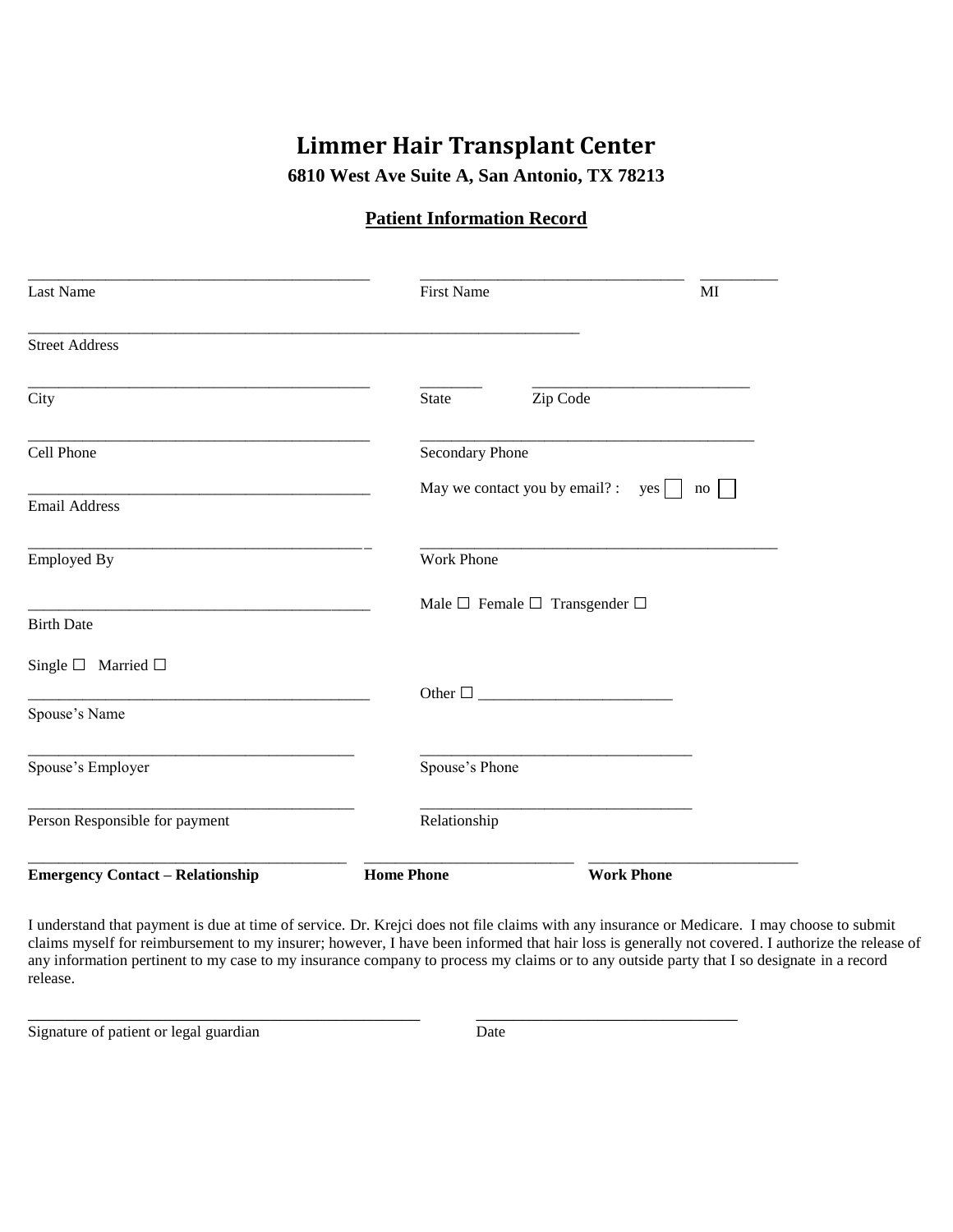# **Limmer Hair Transplant Center**

**6810 West Ave. Suite A, San Antonio, TX 78213**

## **Our Policy Related to Payment for Medical Services**

Dr. Jennifer Krejci is not a participating provider with any insurance companies, including Medicare and Medicaid. Medicare will NOT cover any hair restoration procedures or evaluations. Therefore, Hair Transplant procedures and all other evaluations and services for hair loss will not be billed to Medicare or other insurance.

You are expected to pay for any fees in full on the date of service.

Limmer Hair Transplant Center accepts Master card, Visa, and American Express.

Care Credit is accepted for procedures costing more than \$1000. We offer 6 months with no interest or 24 months with interest. If you are interested in applying for Care Credit, please let us know.

Limmer Hair Transplant Center does not accept personal checks for hair transplants unless it is paid 3 weeks in advance.

Limmer Hair Transplant Center will *only* accept personal checks from patients living in San Antonio for office consultations and visits. **Please note:** There will be a \$50.00 collection fee for checks that are returned.

There is a \$50 charge for "no-show" appointments. If you need to cancel or reschedule any appointment, please call or email the office as soon as possible.

I, the undersigned, have read this policy and understand my responsibility for charges from the Limmer Hair Transplant Center.

\_\_\_\_\_\_\_\_\_\_\_\_\_\_\_\_\_\_\_\_\_\_\_\_\_\_\_\_\_\_\_\_\_\_\_ \_\_\_\_\_\_\_\_\_\_\_\_\_\_\_\_\_\_\_\_\_\_

Signature of patient or legal guardian Date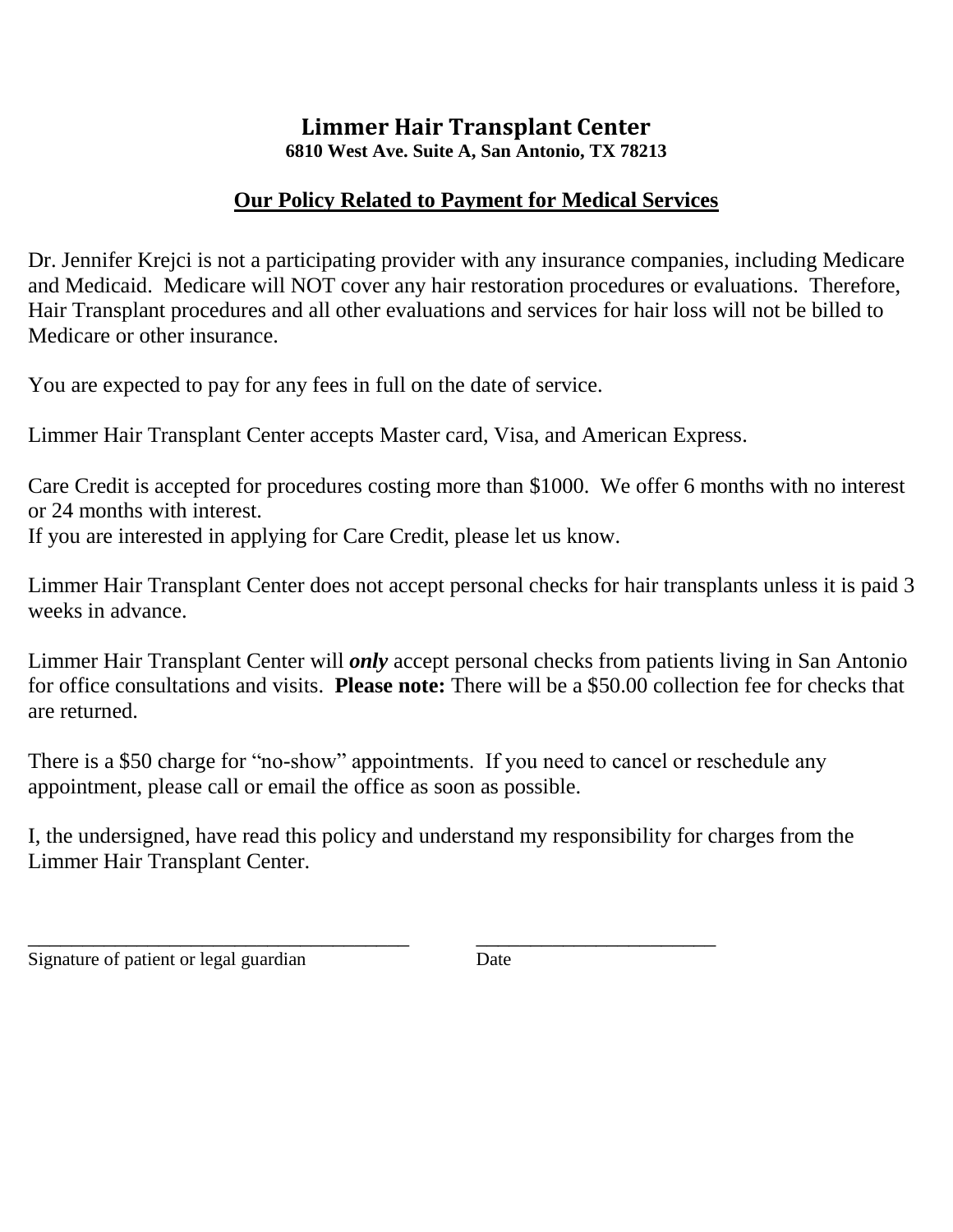## **Limmer Hair Transplant Center**

**6810 West Ave. Suite A, San Antonio, TX 78213**

#### **Acknowledgement of HIPAA Form**

I acknowledge I have read the HIPAA notice of Dr. Jennifer Krejci M.D.

Below are the names of family members and/or friends with whom it is permissible to share my Protected Healthcare Information (PHI). This authorization will stay in affect unless it is changed by me.

Names of Person(s) who may receive my medical information:

| Name                                   | Relationship | <b>Phone Number</b> |  |
|----------------------------------------|--------------|---------------------|--|
|                                        |              |                     |  |
|                                        |              |                     |  |
|                                        |              |                     |  |
|                                        |              |                     |  |
|                                        |              |                     |  |
|                                        |              |                     |  |
| Signature of patient or legal guardian |              | Date                |  |
|                                        |              |                     |  |
|                                        |              |                     |  |

Printed name of patient